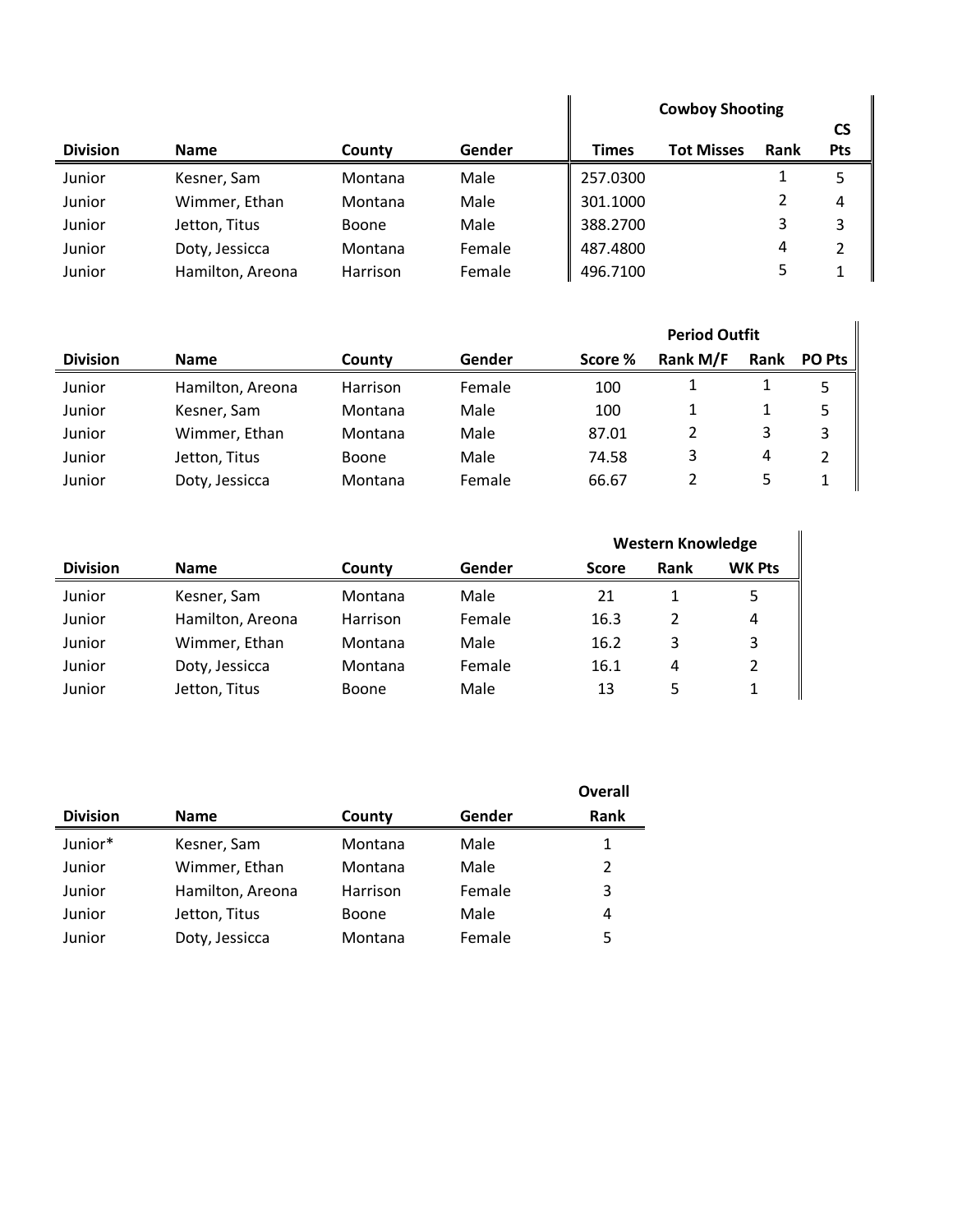|                 |                    |           |        |              | <b>Cowboy Shooting</b><br><b>Tot</b> |                |                         |
|-----------------|--------------------|-----------|--------|--------------|--------------------------------------|----------------|-------------------------|
| <b>Division</b> | <b>Name</b>        | County    | Gender | <b>Times</b> | <b>Misses</b>                        | <b>Rank</b>    | <b>CS</b><br><b>Pts</b> |
| Intermediate    | Doty, Joseph       | Montana   | Male   | 414.1900     |                                      | 1              | 13                      |
| Intermediate    | Newton, Nicholas   | Saline    | Male   | 422.4200     |                                      | $\overline{2}$ | 12                      |
| Intermediate    | Gann, Kyle         | Saline    | Male   | 439.5500     |                                      | 3              | 11                      |
| Intermediate    | Oster, Lance       | Lafayette | Male   | 449.6000     |                                      | 4              | 10                      |
| Intermediate    | Riley, Jaden       | Saline    | Male   | 475.8300     |                                      | 5              | 9                       |
| Intermediate    | Walker, Kristopher | Macon     | Male   | 480.0800     |                                      | 6              | 8                       |
| Intermediate    | Hagan, Raelynn     | Montana   | Female | 484.1100     |                                      | 7              | 7                       |
| Intermediate    | Wimmer, Peyton     | Montana   | Female | 489.1900     |                                      | 8              | 6                       |
| Intermediate    | Huston, Matthew    | Saline    | Male   | 494.0000     |                                      | 9              | 5                       |
| Intermediate    | Huston, Garrett    | Saline    | Male   | 546.3300     |                                      | 10             | 4                       |
| Intermediate    | Johnson, Chandler  | Saline    | Male   | 548.0700     |                                      | 11             | 3                       |
| Intermediate    | Medcalf, Brayden   | Saline    | Male   | 568.9200     |                                      | 12             | $\overline{2}$          |
| Intermediate    | Thudium, Jessa     | Macon     | Female | 678.1500     |                                      | 13             | 1                       |

|                 |                    |           |        |         | <b>Period Outfit</b><br><b>Rank</b> |      |                |
|-----------------|--------------------|-----------|--------|---------|-------------------------------------|------|----------------|
| <b>Division</b> | <b>Name</b>        | County    | Gender | Score % | M/F                                 | Rank | <b>PO Pts</b>  |
| Intermediate    | Oster, Lance       | Lafayette | Male   | 100     | 1                                   | 1    | 13             |
| Intermediate    | Thudium, Jessa     | Macon     | Female | 100     | 1                                   | 1    | 13             |
| Intermediate    | Wimmer, Peyton     | Montana   | Female | 96.92   | 2                                   | 5    | 9              |
| Intermediate    | Johnson, Chandler  | Saline    | Male   | 98.67   | 2                                   | 3    | 11             |
| Intermediate    | Hagan, Raelynn     | Montana   | Female | 88.72   | 3                                   | 8    | 6              |
| Intermediate    | Medcalf, Brayden   | Saline    | Male   | 97.35   | 3                                   | 4    | 10             |
| Intermediate    | Huston, Matthew    | Saline    | Male   | 90.74   | 4                                   | 6    | 8              |
| Intermediate    | Gann, Kyle         | Saline    | Male   | 89.42   | 5                                   | 7    | 7              |
| Intermediate    | Huston, Garrett    | Saline    | Male   | 83.7    | 6                                   | 9    | 5              |
| Intermediate    | Newton, Nicholas   | Saline    | Male   | 82.38   | 7                                   | 10   | 4              |
| Intermediate    | Doty, Joseph       | Montana   | Male   | 79.29   | 8                                   | 11   | 3              |
| Intermediate    | Riley, Jaden       | Saline    | Male   | 71.8    | 9                                   | 12   | $\overline{2}$ |
| Intermediate    | Walker, Kristopher | Macon     | Male   | 68.28   | 10                                  | 13   | 1              |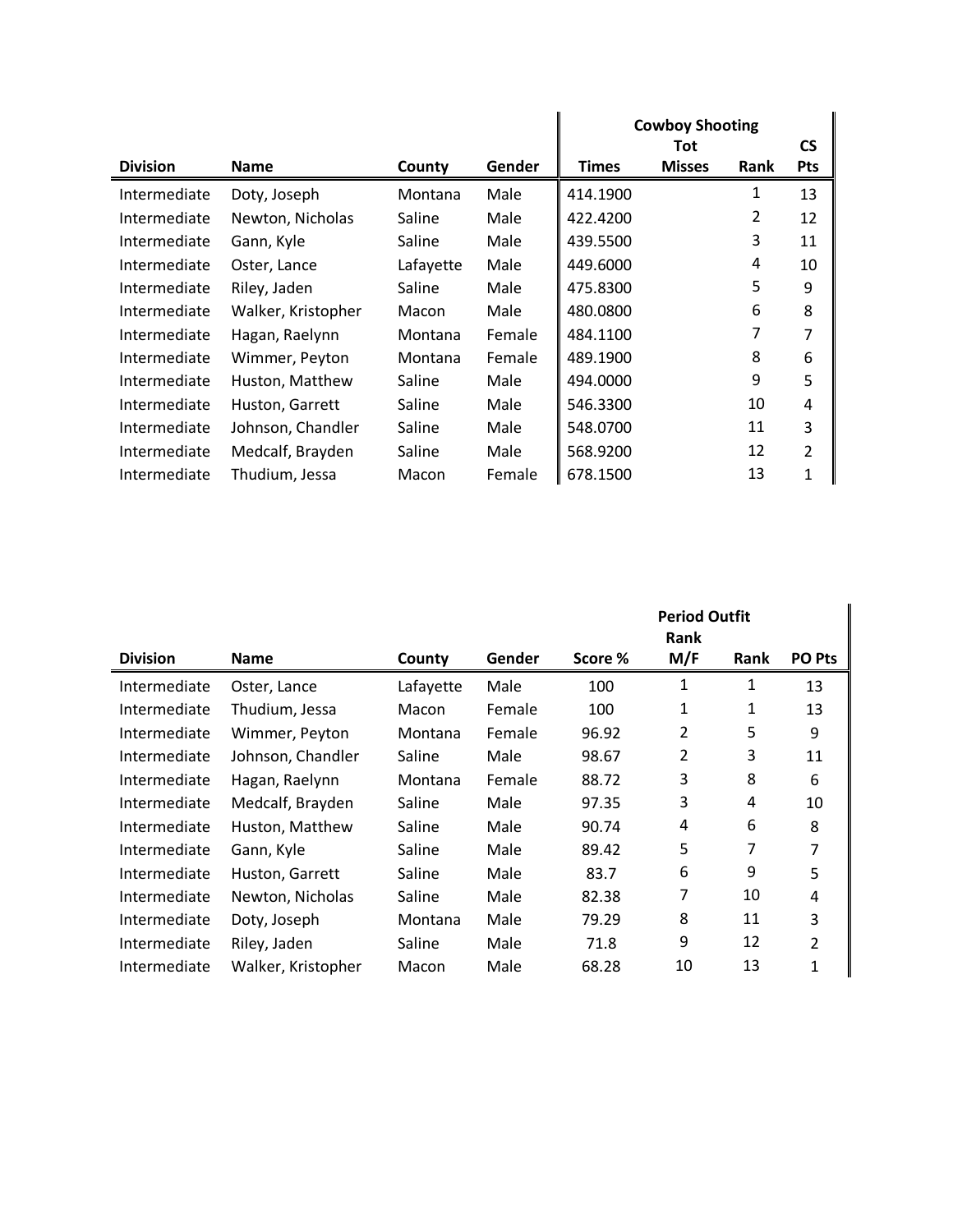|                    |           |        |              | <b>Western Knowledge</b> |                |  |
|--------------------|-----------|--------|--------------|--------------------------|----------------|--|
| <b>Name</b>        | County    | Gender | <b>Score</b> | <b>Rank</b>              | <b>WK Pts</b>  |  |
| Wimmer, Peyton     | Montana   | Female | 27.3         | $\mathbf{1}$             | 13             |  |
| Gann, Kyle         | Saline    | Male   | 27.2         | $\overline{2}$           | 12             |  |
| Walker, Kristopher | Macon     | Male   | 27.1         | 3                        | 11             |  |
| Doty, Joseph       | Montana   | Male   | 24           | 4                        | 10             |  |
| Huston, Garrett    | Saline    | Male   | 23.2         | 5                        | 9              |  |
| Hagan, Raelynn     | Montana   | Female | 23.1         | 6                        | 8              |  |
| Thudium, Jessa     | Macon     | Female | 23           | 7                        | 7              |  |
| Huston, Matthew    | Saline    | Male   | 22           | 8                        | 6              |  |
| Newton, Nicholas   | Saline    | Male   | 21           | 9                        | 5              |  |
| Oster, Lance       | Lafayette | Male   | 20           | 10                       | 4              |  |
| Medcalf, Brayden   | Saline    | Male   | 19           | 11                       | 3              |  |
| Riley, Jaden       | Saline    | Male   | 18           | 12                       | 2              |  |
| Johnson, Chandler  | Saline    | Male   | 18           | 12                       | $\overline{2}$ |  |
|                    |           |        |              |                          |                |  |

|                 |                    |           |        | Overall    | Overall      |
|-----------------|--------------------|-----------|--------|------------|--------------|
| <b>Division</b> | <b>Name</b>        | County    | Gender | <b>Pts</b> | <b>Rank</b>  |
| Intermediate    | Gann, Kyle         | Saline    | Male   | 41         | $\mathbf{1}$ |
| Intermediate    | Doty, Joseph       | Montana   | Male   | 39         | 2            |
| Intermediate    | Oster, Lance       | Lafayette | Male   | 37         | 3            |
| Intermediate    | Wimmer, Peyton     | Montana   | Female | 34         | 4            |
| Intermediate    | Newton, Nicholas   | Saline    | Male   | 33         | 5            |
| Intermediate    | Walker, Kristopher | Macon     | Male   | 28         | 6            |
| Intermediate    | Hagan, Raelynn     | Montana   | Female | 28         | 6            |
| Intermediate    | Huston, Matthew    | Saline    | Male   | 24         | 8            |
| Intermediate    | Huston, Garrett    | Saline    | Male   | 22         | 9            |
| Intermediate    | Thudium, Jessa     | Macon     | Female | 22         | 9            |
| Intermediate    | Riley, Jaden       | Saline    | Male   | 22         | 9            |
| Intermediate    | Johnson, Chandler  | Saline    | Male   | 19         | 12           |
| Intermediate    | Medcalf, Brayden   | Saline    | Male   | 17         | 13           |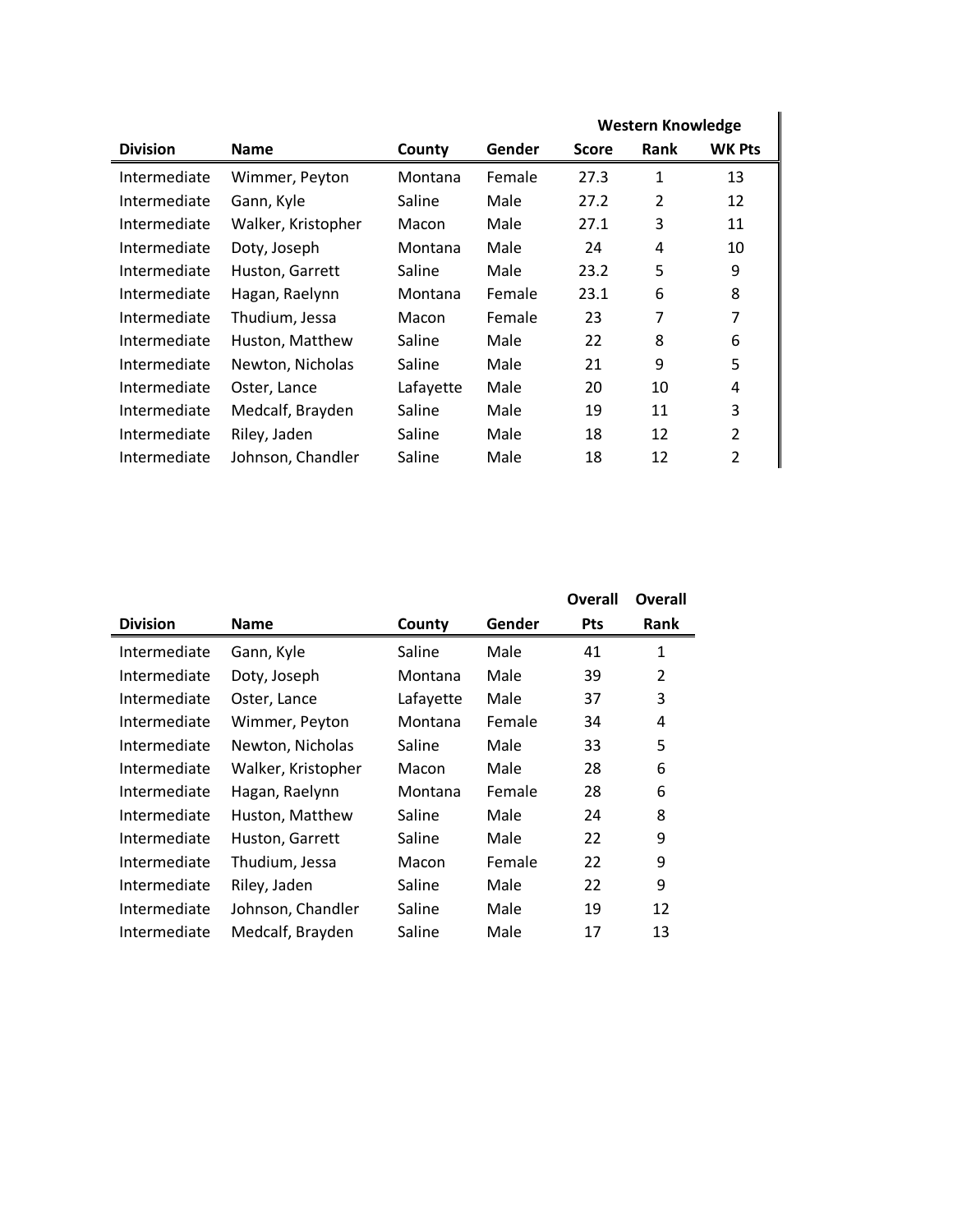|                          |              |        |              |              | <b>Cowboy Shooting</b> |                | $\mathsf{CS}\phantom{0}$ |
|--------------------------|--------------|--------|--------------|--------------|------------------------|----------------|--------------------------|
| <b>Name</b>              | County       | Gender | Cartridge    | <b>Times</b> | <b>Tot Misses</b>      | Rank R/C       | Pts                      |
| Hagan, Layne             | Montana      | Male   | Center-fire  | 308.6200     |                        | 1              | 33                       |
| Francis, Barry           | Montana      | Male   | Center-fire  | 312.3600     |                        | 2              | 32                       |
| Witt, Austin             | Greene       | Male   | Center-fire  | 314.5400     |                        | 3              | 31                       |
| Fricke, Jacob            | Montana      | Male   | Center-fire  | 341.0700     |                        | $\overline{4}$ | 30                       |
| Mustain, Kaleb           | Polk         | Male   | Center-fire  | 352.8600     |                        | 5              | 29                       |
| Parks, Allyson           | Linn         | Female | Center-fire  | 354.8800     |                        | 6              | 28                       |
| Michaelis, Benjamin      | Polk         | Male   | Center-fire  | 361.3900     |                        | 7              | 27                       |
| Gann, Nichole            | Saline       | Female | Center-fire  | 370.7800     |                        | 8              | 26                       |
| Hitt, Hayden             | Lafayette    | Male   | Center-fire  | 382.7500     |                        | 9              | 25                       |
| Ireland, Derek           | Montana      | Male   | Center-fire  | 386.0500     |                        | 10             | 24                       |
| Hamilton, Richard        | Harrison     | Male   | Center-fire  | 438.1800     |                        | 11             | 23                       |
| Cole, Shane              | Colorado     | Male   | Center-fire  | 438.2900     |                        | 12             | 22                       |
| Jetton, Ryli             | Boone        | Female | Center-fire  | 487.3500     |                        | 13             | 21                       |
| Jetton, Bayli            | Boone        | Female | Center-fire  | 541.3400     |                        | 14             | 20                       |
| Ireland, Brody           | Montana      | Male   | Center-fire  | 999.0000     |                        |                |                          |
| Walley, Conrad           | <b>Bates</b> | Male   | Rimfire (22) | 242.8200     |                        | $\mathbf{1}$   | 33                       |
| Pate, Austin             | Cass         | Male   | Rimfire (22) | 251.6100     |                        | 2              | 32                       |
| Crawford, Luke           | <b>Bates</b> | Male   | Rimfire (22) | 274.0900     |                        | 3              | 31                       |
| Underwood, Brennan       | <b>Bates</b> | Male   | Rimfire (22) | 299.3200     |                        | $\overline{4}$ | 30                       |
| Tomaszewski, Josiah      | Montana      | Male   | Rimfire (22) | 300.4900     |                        | 5              | 29                       |
| Walker, Leevi            | Macon        | Male   | Rimfire (22) | 369.8400     |                        | 6              | 28                       |
| Reynolds, Brady          | Sullivan     | Male   | Rimfire (22) | 370.4300     |                        | 7              | 27                       |
| Addison, Jacob           | Harrison     | Male   | Rimfire (22) | 380.8900     |                        | 8              | 26                       |
| Peterson, Zachary        | Sullivan     | Male   | Rimfire (22) | 382.5100     |                        | 9              | 25                       |
| Goth, Kelsie             | Cass         | Female | Rimfire (22) | 415.1300     |                        | 10             | 24                       |
| Addison, Michael         | Harrison     | Male   | Rimfire (22) | 420.4200     |                        | 11             | 23                       |
| Kesner, Lauren           | Montana      | Female | Rimfire (22) | 425.2900     |                        | 12             | 22                       |
| Medcalf, Brenden         | Saline       | Male   | Rimfire (22) | 452.4400     |                        | 13             | 21                       |
| Wagner, Nathan           | Cass         | Male   | Rimfire (22) | 458.3100     |                        | 14             | 20                       |
| Crawford, Jaclyn         | <b>Bates</b> | Female | Rimfire (22) | 458.7900     |                        | 15             | 19                       |
| Doty, Brooke             | Montana      | Female | Rimfire (22) | 474.8400     |                        | 16             | 18                       |
| Killingsworth, Mattaline | Ray          | Female | Rimfire (22) | 520.3300     |                        | 17             | 17                       |
| Walker, Johnathan        | Macon        | Male   | Rimfire (22) | 589.3400     |                        | 18             | 16                       |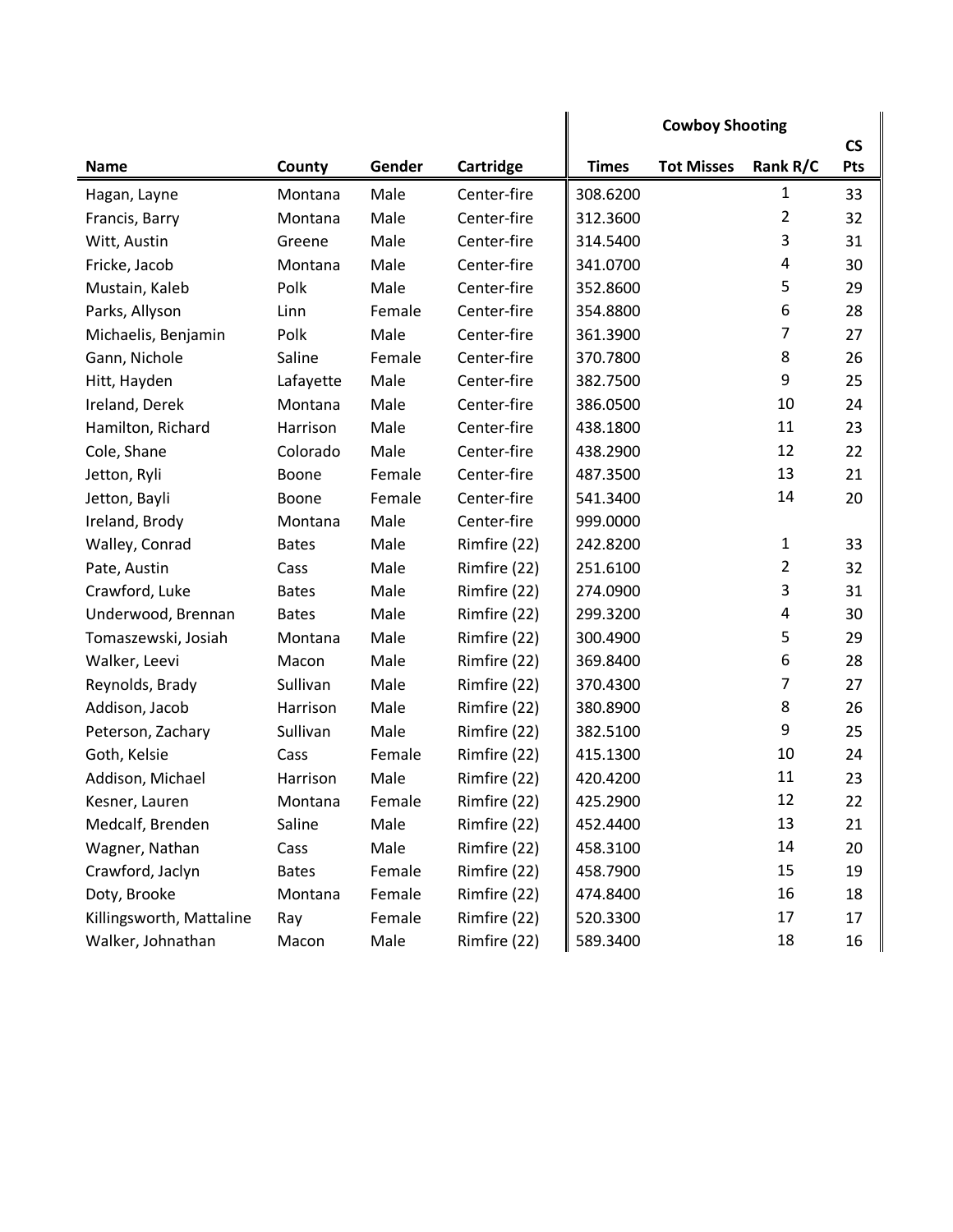|                          |              |        | <b>Period Outfit</b> |                |                |                |
|--------------------------|--------------|--------|----------------------|----------------|----------------|----------------|
|                          |              |        |                      |                | Rank           |                |
| <b>Name</b>              | County       | Gender | Score %              | Rank M/F       | <b>Overall</b> | PO Pts         |
| Goth, Kelsie             | Cass         | Female | 100                  | 1              | 1              | 33             |
| Addison, Jacob           | Harrison     | Male   | 100                  | 1              | 1              | 33             |
| Parks, Allyson           | Linn         | Female | 98.88                | $\overline{2}$ | 3              | 31             |
| Gann, Nichole            | Saline       | Female | 98.14                | 3              | 4              | 30             |
| Crawford, Jaclyn         | <b>Bates</b> | Female | 97.77                | 4              | 5              | 29             |
| Killingsworth, Mattaline | Ray          | Female | 97.02                | 5              | 6              | 28             |
| Witt, Austin             | Greene       | Male   | 94.27                | $\overline{2}$ | 7              | 27             |
| Addison, Michael         | Harrison     | Male   | 91.81                | 3              | 8              | 26             |
| Francis, Barry           | Montana      | Male   | 90.58                | 4              | 9              | 25             |
| Crawford, Luke           | <b>Bates</b> | Male   | 88.53                | 5              | 10             | 24             |
| Medcalf, Brenden         | Saline       | Male   | 88.53                | 5              | 10             | 24             |
| Walker, Leevi            | Macon        | Male   | 87.71                | 7              | 12             | 22             |
| Hamilton, Richard        | Harrison     | Male   | 86.07                | 8              | 13             | 21             |
| Ern                      | Sullivan     | Male   | 86.07                | 8              | 13             | 21             |
| Walley, Conrad           | <b>Bates</b> | Male   | 84.43                | 10             | 15             | 19             |
| Hitt, Hayden             | Lafayette    | Male   | 83.61                | 11             | 16             | 18             |
| Cole, Shane              | Colorado     | Male   | 81.97                | 12             | 9              | 25             |
| Underwood, Brennan       | <b>Bates</b> | Male   | 81.56                | 13             | 18             | 16             |
| Wagner, Nathan           | Cass         | Male   | 81.56                | 13             | 18             | 16             |
| Tomaszewski, Josiah      | Montana      | Male   | 79.92                | 15             | 20             | 14             |
| Peterson, Zachary        | Sullivan     | Male   | 79.92                | 15             | 20             | 14             |
| Mustain, Kaleb           | Polk         | Male   | 79.1                 | 17             | 22             | 12             |
| Hagan, Layne             | Montana      | Male   | 74.59                | 18             | 23             | 11             |
| Pate, Austin             | Cass         | Male   | 72.13                | 19             | 24             | 10             |
| Walker, Johnathan        | Macon        | Male   | 71.72                | 20             | 25             | 9              |
| Kesner, Lauren           | Montana      | Female | 68.03                | 6              | 26             | 8              |
| Fricke, Jacob            | Montana      | Male   | 57.38                | 21             | 27             | 7              |
| Jetton, Bayli            | Boone        | Female | 56.5                 | 7              | 28             | 6              |
| Jetton, Ryli             | Boone        | Female | 56.13                | 8              | 29             | 5              |
| Doty, Brooke             | Montana      | Female | 55.76                | 9              | 30             | 4              |
| Michaelis, Benjamin      | Polk         | Male   | 54.1                 | 22             | 31             | 3              |
| Ireland, Derek           | Montana      | Male   | 52.46                | 23             | 32             | $\overline{2}$ |
| Ireland, Brody           | Montana      | Male   |                      |                |                |                |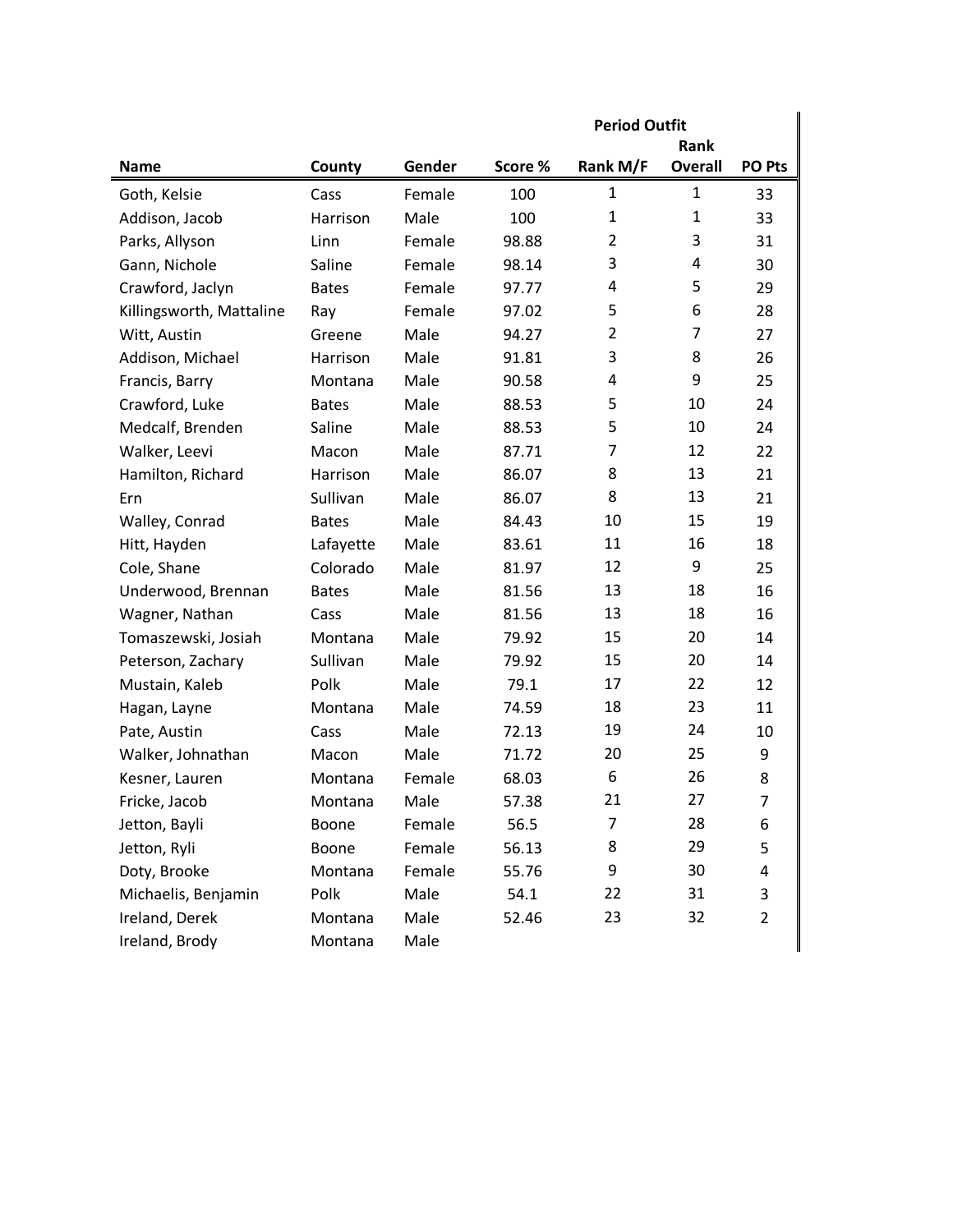|                          |              |        | <b>Western Knowledge</b> |                |               |  |
|--------------------------|--------------|--------|--------------------------|----------------|---------------|--|
| <b>Name</b>              | County       | Gender | <b>Score</b>             | Rank           | <b>WK Pts</b> |  |
| Walley, Conrad           | <b>Bates</b> | Male   | 45                       | $\mathbf{1}$   | 33            |  |
| Witt, Austin             | Greene       | Male   | 40.3                     | $\overline{2}$ | 32            |  |
| Goth, Kelsie             | Cass         | Female | 40.2                     | 3              | 31            |  |
| Wagner, Nathan           | Cass         | Male   | 40.1                     | 4              | 30            |  |
| Underwood, Brennan       | <b>Bates</b> | Male   | 38                       | 5              | 29            |  |
| Jetton, Bayli            | <b>Boone</b> | Female | 38                       | 5              | 29            |  |
| Tomaszewski, Josiah      | Montana      | Male   | 37                       | $\overline{7}$ | 27            |  |
| Parks, Allyson           | Linn         | Female | 36                       | 8              | 26            |  |
| Crawford, Jaclyn         | <b>Bates</b> | Female | 34                       | 9              | 25            |  |
| Addison, Jacob           | Harrison     | Male   | 33                       | 10             | 24            |  |
| Addison, Michael         | Harrison     | Male   | 33                       | 10             | 24            |  |
| Crawford, Luke           | <b>Bates</b> | Male   | 33                       | 10             | 24            |  |
| Gann, Nichole            | Saline       | Female | 30                       | 13             | 21            |  |
| Francis, Barry           | Montana      | Male   | 30                       | 13             | 21            |  |
| Killingsworth, Mattaline | Ray          | Female | 29                       | 15             | 19            |  |
| Walker, Leevi            | Macon        | Male   | 27                       | 16             | 18            |  |
| Reynolds, Brady          | Sullivan     | Male   | 27                       | 16             | 18            |  |
| Hagan, Layne             | Montana      | Male   | 25                       | 18             | 16            |  |
| Doty, Brooke             | Montana      | Female | 25                       | 18             | 16            |  |
| Ireland, Derek           | Montana      | Male   | 25                       | 18             | 16            |  |
| Michaelis, Benjamin      | Polk         | Male   | 24                       | 21             | 13            |  |
| Hamilton, Richard        | Harrison     | Male   | 22                       | 22             | 12            |  |
| Pate, Austin             | Cass         | Male   | 22                       | 22             | 12            |  |
| Fricke, Jacob            | Montana      | Male   | 22                       | 22             | 12            |  |
| Jetton, Ryli             | Boone        | Female | 22                       | 22             | 12            |  |
| Hitt, Hayden             | Lafayette    | Male   | 21                       | 26             | 8             |  |
| Cole, Shane              | Colorado     | Male   | 21                       | 26             | 8             |  |
| Kesner, Lauren           | Montana      | Female | 21                       | 26             | 8             |  |
| Walker, Johnathan        | Macon        | Male   | 20                       | 29             | 5             |  |
| Peterson, Zachary        | Sullivan     | Male   | 19                       | 30             | 4             |  |
| Medcalf, Brenden         | Saline       | Male   | 18                       | 31             | 3             |  |
| Mustain, Kaleb           | Polk         | Male   | 18                       | 31             | 3             |  |
| Ireland, Brody           | Montana      | Male   |                          |                |               |  |